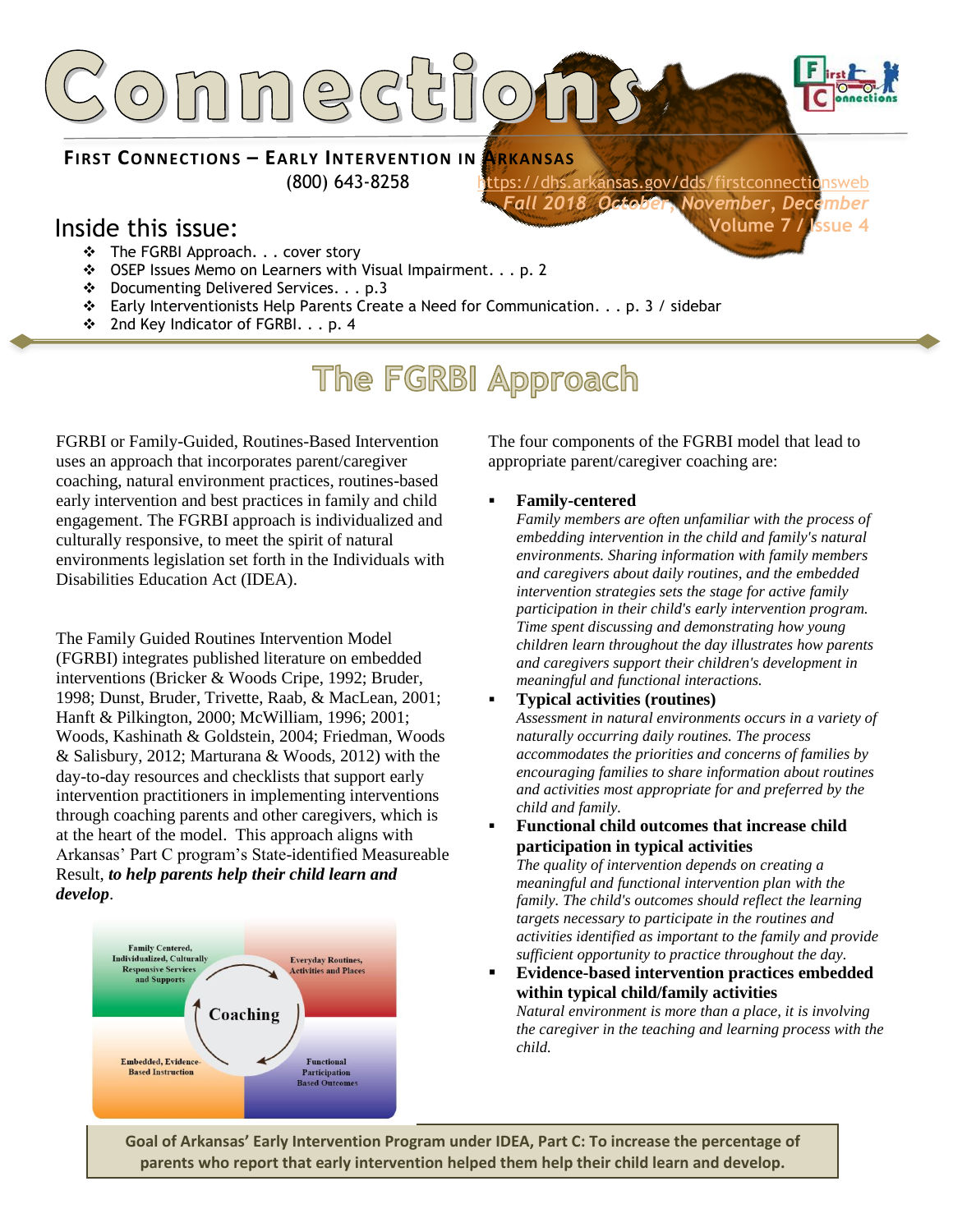## OSEP Issues Memo on Learners with **Visual Impairment**

In response to requests for policy clarifications, the Office of Special Education Programs (OSEP) which oversees State's Part C early intervention programs and State's Part B/619 early childhood special education programs issued a memorandum to support states in examining their procedures related to the identification and evaluation of children suspected of having a visual impairment including blindness.

States are given some flexibility in determining their program eligibility criteria for early intervention and for early childhood special education programs. However, a State cannot create policy or procedures that narrow definitions set forth in IDEA even though States don't have to use the precise definition of a disability or the specific modifying terms. For example 34 CFR §300.8(c)(6) uses the term "intellectual disability" to refer to "significantly subaverage general intellectual functioning." Along the same lines, 34 CFR §300.8(c)(8) defines "orthopedic impairment" as "a severe orthopedic impairment that adversely affects a child's educational performance" (for Part B programs). The IDEA does not specifically define what "significantly," "severe," or "adversely" looks like, so States in their own policies must define these terms to determine the level of impairment that qualifies as significant or severe so that the family and their IFSP team can use the State's guidelines to determine if a child meets program eligibility requirements when meeting to review the results of evaluations and determine eligibility for the Part C or Part B programs.

**. . . in the definition of 'visual impairment including blindness,' the regulations do not contain a modifier; therefore,** *any*  **impairment in vision, regardless of significance or severity, must be included in a State's definition, provided that such impairment, even with correction, adversely affects a child's educational performance. States may not use criteria or other definitions for 'visual impairment including blindness' that result in the exclusion of children who otherwise meet the definition in 34 CFR §300.8(c)(13).**

Based on the guidance set forth in the OSEP Memorandum dated May 22, 2017 a State can ensure compliance with the IDEA requirements by adding a general criterion stating that the definition of "visual impairment including blindness" includes, in addition to other specific State-established criteria, *any other impairment in vision that, even with correction, adversely affects a child's participation in typical activities (Part C) or educational performance (Part B)*.

To view the whole memorandum:

https://www2.ed.gov/policy/speced/g uid/idea/memosdcltrs/letter-onvisual-impairment-5-22- 17.pdf?utm\_content=&utm\_medium=e mail&utm\_name=&utm\_source=govdeli very&utm\_term=

Early intervention and early childhood special education professionals can consult the following outside resources that address assessments for children who have, or are suspected of having a "visual impairment including blindness:"

▪ **American Foundation for the Blind**. Assessments for students who are blind or visually impaired.

[http://www.familyconnect.org/info/education/](http://www.familyconnect.org/info/education/assessments/13) [assessments/13](http://www.familyconnect.org/info/education/assessments/13)

▪ **American Printing House for the Blind, Inc.** Accessible tests resource center. <http://www.aph.org/accessible-tests/>

▪ **Perkins eLearning Center**. Assessment of students who are blind or visually impaired.

[http://www.perkinselearning.org/scout/assess](http://www.perkinselearning.org/scout/assessment-students-who-are-blind-or-visually-impaired) [ment-students-who-are-blind-or-visually](http://www.perkinselearning.org/scout/assessment-students-who-are-blind-or-visually-impaired)[impaired](http://www.perkinselearning.org/scout/assessment-students-who-are-blind-or-visually-impaired)

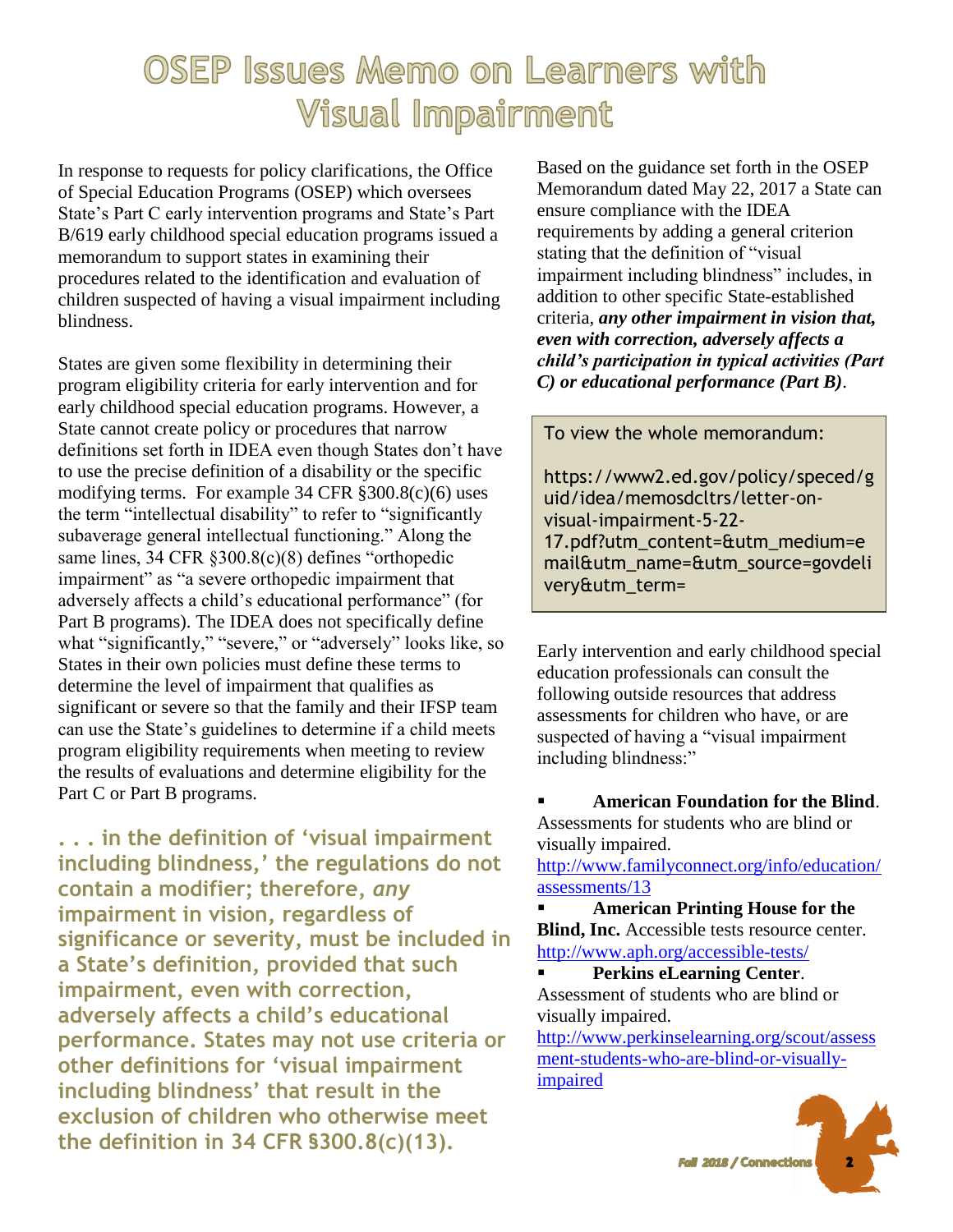#### **Early Interventionists Help Parents Create a Need for Communication**

*Many families have figured out that their lives go along more smoothly if they anticipate their child's every need and meet that need before the child fusses or becomes frustrated. If the parent or other caregivers meet all the child's needs automatically, without letting the child "tell" them what he/she wants, they're unknowingly taking away the child's need to talk. If a child doesn't have a need to talk, he won't.*

- **Define it for families:** "Creating a need to talk refers to the practice of allowing your child to talk for himself to 'tell you' what he wants. For a baby or younger child, this may not be actual words. It can be many forms of early pre-verbal language.
- **Coach families so they understand wait time:** "Okay, now pause for just a minute and wait…..,wait….., wait….., (said slowly) to see what he will do. Look, he's waving his arms and kicking his feet happily as if to say, 'I liked that. Do it again.' Now before you do it again, model for him, 'Do it again, Daddy.' Does that make sense?"
- **Coach parents in the moment:** A coach wants to be out of the way so she can fully view the play situation and quietly make suggestions to the parent of things to do and/or suggestions for what to say. A coach always sits behind the child and the parent or sibling sits in front of the child so the child has full view of the play partner.

# Documenting Delivered Services

Services on the IFSP are documented in the child's electronic record (CDS) within thirty (30) days of the date of the service session. The data system where delivered services notes are keyed in (not uploaded to case notes) ensures that the basic requirements are included (date, time, location, duration, etc) but also provides space to enter in a session description/note.

Documenting what IFSP goals and objectives were worked on in each session is critical, but direct service providers must also document the progress made by the child and his/her caregivers in their delivered services notes (AR#5100). Information to include in delivered services notes includes:

- \* Activities conducted
- \* Progress made by child
- \* Progress made by the caregiver(s)
- \* How the child's caregiver(s) participated in the session (not just present/observing)
- \* What the team (caregiver and provider) decided through joint problem solving and/or joint planning (recommendations)
- \* Verification of Training for parent/guardian (which includes the signature of family/guardian and or caregiver, as appropriate)

The most common reasons therapists cite for not getting session notes entered into CDS on time is that they were "locked out" of that part of the child record or that they were unable to find the child's record in CDS or access it. When these situations occur, contacting the child's service coordinator is an important first step to getting information to resolve the issue. When a therapist can access the child record but is "shut out" of the section where session notes are entered, it is often because an IFSP review meeting is past due (the service coordinator can assist with this) or that a service has "ended" in the system (the service coordinator will need to verify that service dates on the IFSP are accurate). When a therapist can no longer "find" a child in CDS, the service coordinator can verify whether or not the family has elected to change service providers (which would make the child record inaccessible to providers not on the family's IFSP team).